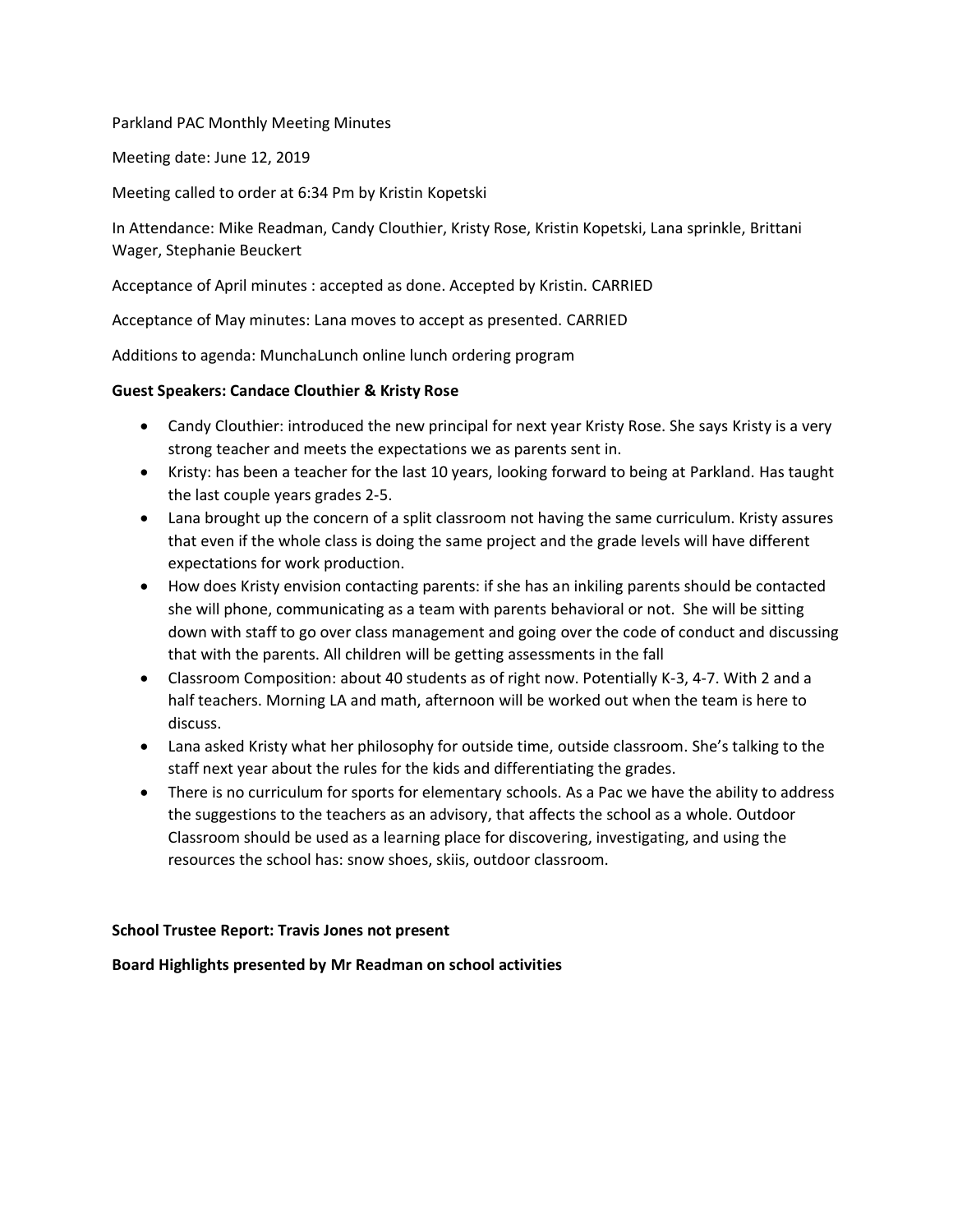# **Principals report; Mike Readman:**

- A lot of work is being done right now marking the assessments the kids have finished.
- Will be reading report cards next Monday, Tuesday, to be sent home for Wednesday. Going to see if the results are going to be in the report cards but parents can always talk to the teacher and Krystal Austin for the results and comparisons.
- June 21 Aboriginal Day: work on display in classrooms. Guy coming in with drums for kids to try, pole pushing station, bannock?, craft activity (dream catcher)
- June 25 Bowling Mikes going to ask Kim about the permission slips
- June 26 Year end assembly and picnic
- Money in Trust Account for student council is \$338.15. Brenda will be talking to the kids this week.

School Planning Report: nothing to report

DPAC report: Serena not in attendance

Aboriginal Council: Serena not in Attendance

Presidents Report: Serena not in Attendance

### **Treasurer report – Kristen Kopetski**

- Closing May 31 \$8710.62
- Gaming \$ 365.81
- Have some cheques from second round of hoodie fundraiser and some e-transfers will be on the next statement.
- Motion to accept May treasures report by Lana and seconded Stephanie. carried

### OLD BUSINESS

- Score Clock: cost \$8316 so district covered the remaining \$3300 to cover cost.
- Back boards 2 families have donated \$250. Wayde Simlik has a quote before installation \$3600 per rigging. Pac will reimburse the 2 families that donated.
- Skating rink: it agreed in the past for the perimeter to be present snow drifting is an issue, going forward do not have the means to upkeep. No school in the district has a rink. Deveraux's was done by PAC cost about \$10,000. Mike will talk to Wade about what needs to be done for if parents/community was to keep up
- Hoodie Fundrasier: second round has been ordered

### ACTION:

• Not everyone has Face Book so need to find another form of communication for everyone